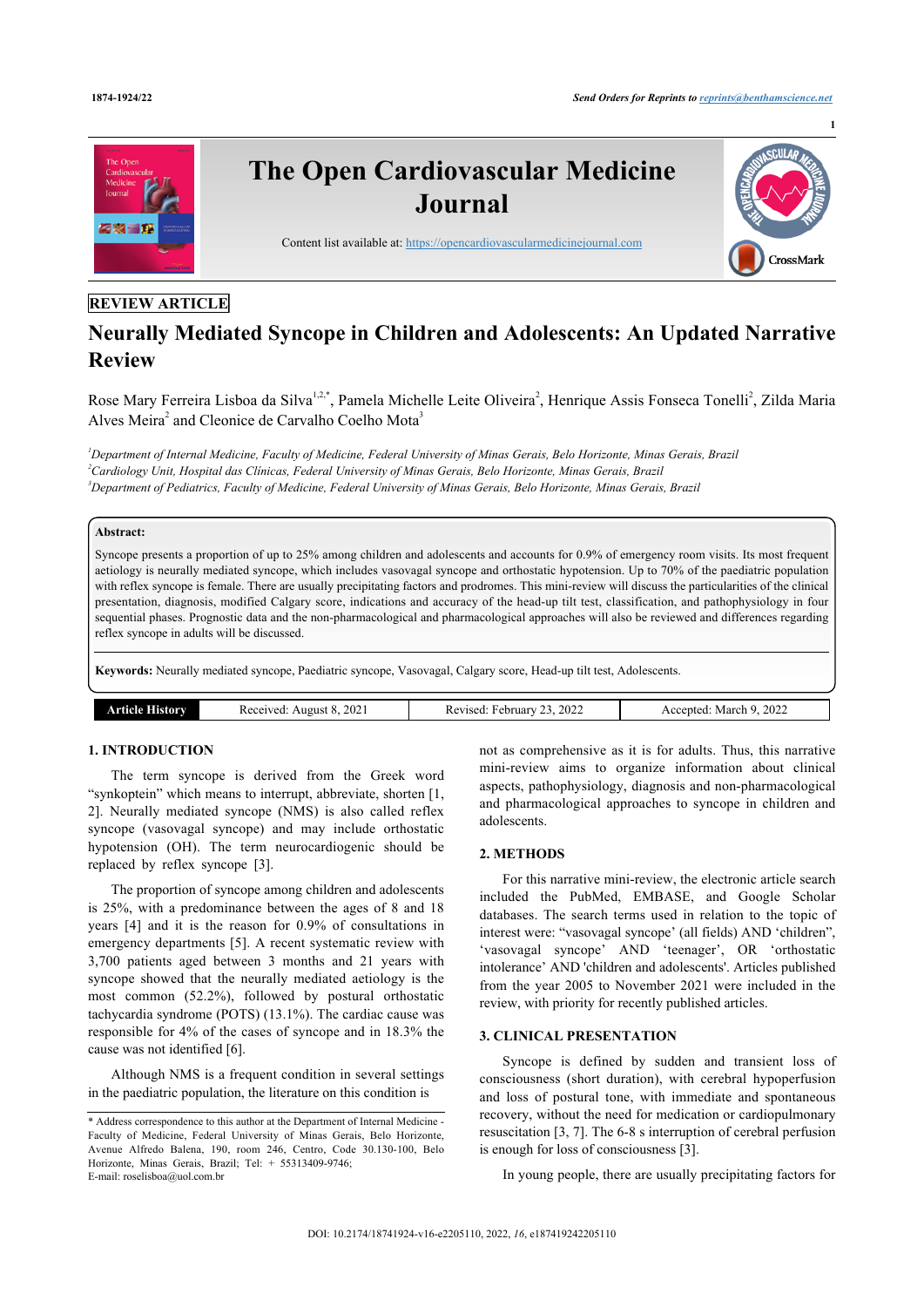NMS, such as pain, emotional stress, dehydration, fear, medical or dental procedures or phobic disorders. The change from supine to sitting or standing position may precipitate NMS. The duration of the standing position of a precipitant can be >30 s and <2 to 3 min in vasovagal syncope; time is delayed OH, which is more than 3 min [\[3,](#page-5-2) [8\]](#page-5-7). There are situational triggers such as coughing, laughing, urination, defecation, swallowing, which are common in adults [[7](#page-5-6)]. However, in 90% of cases of situational syncope triggered by cough in children, with facial congestion and changes in thoracic compliance, there is a history of asthma [\[9\]](#page-5-8).

<span id="page-1-0"></span>Prodrome can occur as pallor, sweating, warmth, abdominal pain, nausea, vomiting, and visual blurring [\[3,](#page-5-2) [7,](#page-5-6) [9](#page-5-8)]. During the loss of consciousness, the child or adolescent remains immobile, but in about 10% of cases, muscle movements can be observed without indicating a seizure [\[8\]](#page-5-7). On the other hand, 5-10% of episodes diagnosed as syncope can be seizure disorders [[10](#page-5-9), [11](#page-5-10)]. Fatigue can follow syncope and is more frequent in OH [\[12\]](#page-5-11). The presence of palpitations can help differentiate NMS from cardiac syncope as well as its occurrence on exertion or in the supine position [[3](#page-5-2), [7](#page-5-6), [13\]](#page-6-0).

There is a predominance of girls among the paediatric population with reflex syncope, reaching a proportion of 70% [[11](#page-5-10) - [15\]](#page-6-1). The syncope recurrence rate is between 24.7% and 38.5% [\[15](#page-6-1), [16\]](#page-6-2), with no gender preference, however it is higher in older patients [[16\]](#page-6-2).

#### **4. DIAGNOSTIC AND MODIFIED CALGARY SCORE**

The clinical history and physical examination performed with proficiency allow differentiating the cause of syncope in up to 60% of cases [[3](#page-5-2)]. It should be ascertained whether there is a family history of premature sudden cardiac death. The physical examination should be comprehensive to identify signs of structural heart disease and the presence of orthostatic hypotension. An electrocardiogram (ECG) should also be done at the time of this initial assessment [\[3,](#page-5-2) [7](#page-5-6), [14,](#page-6-3) [17\]](#page-6-4). Additional cardiovascular testing may be needed after this initial approach and will be discussed later in this article.

Syncope units in emergency departments can increase the accuracy of diagnosis and reduce costs in the paediatric population as well[[18,](#page-6-5) [19](#page-6-6)].

In 2017, a document for practical evaluation/management of paediatric patients was published using the Grading of Recommendations, Assessment, Development, and Evaluation (GRADE) methodology [\[20\]](#page-6-7). To differentiate vasovagal syncope from other causes of syncope, the Modified Calgary score derived from the Calgary score for adults was developed. This score consists of seven diagnostic questions related to medical history with scores for positive answers to each question (Table **[1](#page-1-0)**). The score ranges from -14 to +6. A score <-3 suggests cardiac syncope. The sensitivity and specificity of scores below -2.5 are 96.3% and 72.7%, respectively, for differentiating cardiac syncope from POTS.

#### **5. HEAD-UP TILT TEST**

Head-up tilt test (TT) for the diagnosis of syncope has been debated. Its class of recommendation is IIa for reflex syncope, including OH and POTS. In patients with typical vasovagal syncope and emotional trigger, its positivity rate reaches 92%.

However, TT can be positive in 47% of patients with cardiac syncope. Furthermore, its negative result does not exclude reflex syncope [[3](#page-5-2)]. According to the Canadian Cardiovascular Society and Canadian Pediatric Cardiology Association Position Statement on the Approach to Syncope in the Pediatric Patient, TT has limited utility, but it can distinguish syncope from epilepsy in cases of recurrent episodes, especially if with video electroencephalogram monitoring [\[20](#page-6-7)].

#### **Table 1. Modified calgary score.**

| <b>Ouestions</b>                                                                           | <b>Points if</b><br><b>Positive</b><br>Answer |
|--------------------------------------------------------------------------------------------|-----------------------------------------------|
| 1. Is there a history of bifascicular block, asystole, or<br>supraventricular tachycardia? | -5                                            |
| 2. At times have by standers noted that you turn blue<br>during your faint?                |                                               |
| 3. Did your syncope start when you were 5 years of age<br>or younger?                      | -3                                            |
| 4. Do you remember anything about being unconscious?                                       | $-2$                                          |
| 5. Do you feel faint with prolonged sitting or standing?                                   | $+1$                                          |
| 6. Do you sweat before a faint?                                                            | $+2$                                          |
| 7. Do you feel faint with pain or in medical settings?                                     | $+3$                                          |

According to the Consensus statement of the European Federation of Autonomic Societies[[21](#page-6-8)], TT must be considered under the following conditions:

- when the clinical history, physical examination and ECG did not allow a definitive diagnosis of vasovagal syncope and POTS or for clarification of patients or family members or legal issues
- to differentiate syncope from seizure
- to differentiate vasovagal syncope from psychogenic causes
- for diagnosis of delayed OH, which occurs with more than 3 min of standing
- to guide patients to recognize prodromes and perform physical counter manoeuvres to avoid episodes of reflex syncope.

Its sensitivity and specificity vary by protocol, tilt angle, test duration and use of pharmacological provocation (nitroglycerin, isoproterenol). Sensitivity ranges from 21-72% and specificity can reach 99%, with a small decrease in the latter with the use of nitroglycerin (89%) [[21\]](#page-6-8).

To perform TT, fasting for 2-4 h is recommended. Rest time in the supine position should be at least 5 min (if TT without venepuncture) or 20 min (if TT with venepuncture). Tilt angle should be between 60 and 70, with tilt time <15 s. The duration of the passive phase should be 20-45 min. If the passive phase is negative, pharmacological provocation can be done with patient in the upright position. This phase should have a duration of 15-20 min, with nitroglycerin spray (single dose of 300-400 μg) or isoproterenol (dose of 1-3 μg/min, with the objective of increasing the heart rate by 20-25% in relation to the baseline heart rate)[[3](#page-5-2)]. In the paediatric population, nitroglycerin can produce more prolonged vasovagal symptoms, with less sensitivity, and its routine use is not recommended [\[22](#page-6-9), [23\]](#page-6-10). The flowchart of the head-up tilt test phases is shown in Fig. (**[1](#page-2-0)**).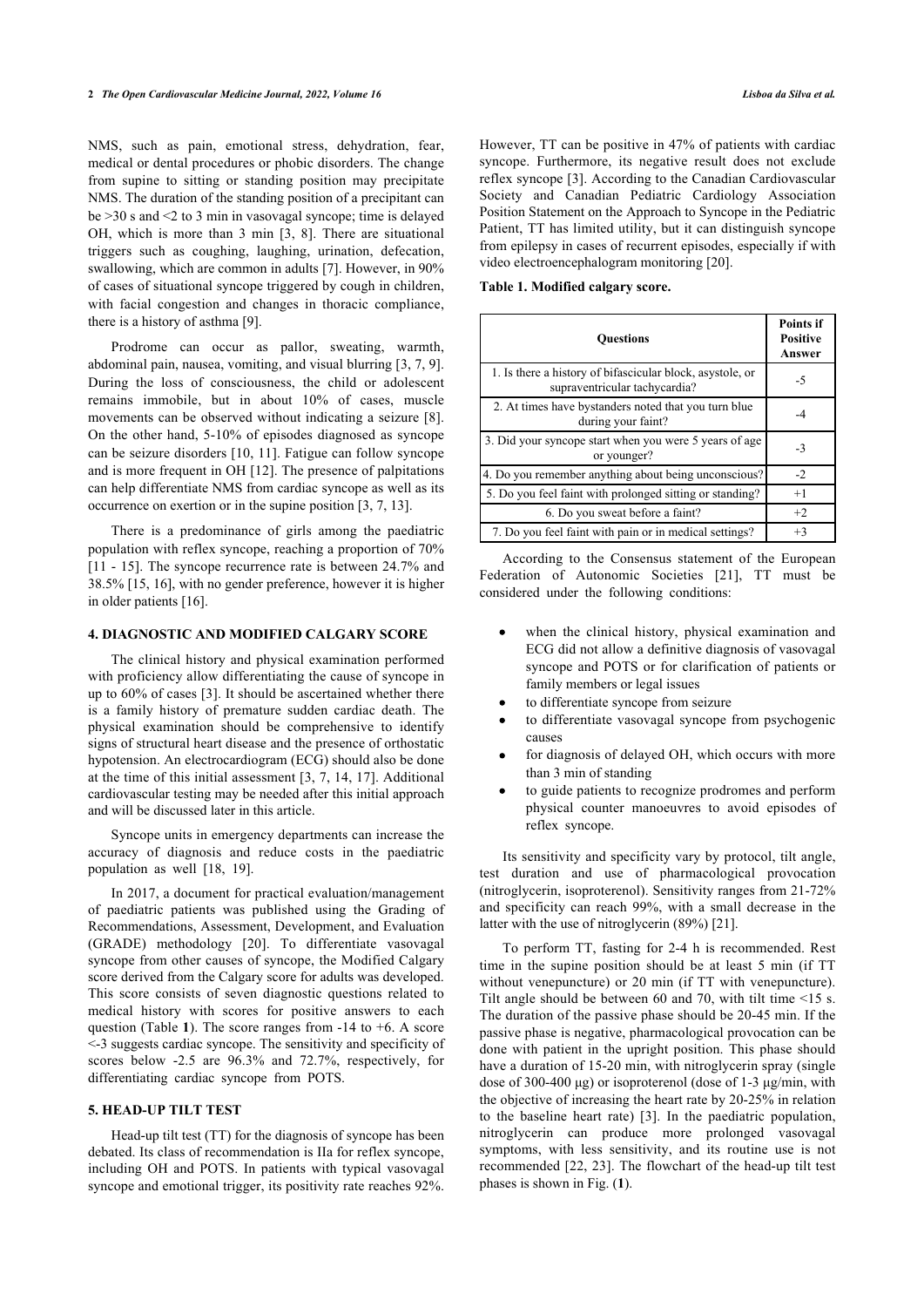<span id="page-2-0"></span>

**Fig. (1).** Flowchart of the head-up tilt test phases.

False-negative results may occur; however, the clinical history is paramount. The rate of false-positive results is comparable to other tests, such as the exercise stress test, but may [in](#page-6-11)dicate a propensity for syncope. There is the advantage of identifying the similarity between spontaneous symptoms related to syncope and those triggered in the laboratory during TT [24].

In the paediatric po[pul](#page-6-12)ation, published studies have demonstrated the safety and usefulness of TT for the diagnosis and classification of syncope [11 - 13, 16], including children betw[een](#page-6-11) 3-5 years of age [25]. Therefore, TT is considered a valuable diagnostic tool, after initial clinical approach with cost-effective appropriate, avoiding more expensive laboratory tests [24].

# **6. CLASSIFICATION OF NEURALLY MEDIAT[ED](#page-5-2) SYNDROMES (NMS)**

As per the Practical Instructions for the 2018 ESC Guidel[ine](#page-6-13)s for the diagnosis and management of syncope [3], reflex syncope or NMS included vasovagal syncope, situational syncope, and OH. The classification of syncope is indepen[den](#page-6-14)t of age [26].

Vasovagal syncope may have the VASIS (VAsovagal Syncope International Study) classification modified [27], according to the TT response patterns.

- Type 1 mixed: there is drop in blood pressure (BP) and heart rate (HR). BP falls before HR falls. The ventricular rate does not fall to <40 beats/min.
- Type 2A, or cardioinhibitory without asystole: there is a drop in HR, with ventricular rate <40 beats/min for  $>10 s$
- Type 2B, cardioinhibition with asystole: there is asystole >3 s duration. BP decrease occurs simultaneously or before HR fall coincides with or precedes BP fall.
- <span id="page-2-1"></span>Type 3 vasodepressor: there is decrease in BP below 80 mmHg, but HR does not fall >10%, from its peak,

#### at the time of syncope.

In the paediatric population with a positive response to TT, the majority presented the vasodepressor response pattern (up to 77.4[%\)](#page-5-10), [fol](#page-6-12)[low](#page-6-15)ed by the mixed response (up to 17.7%) and the cardioinhibitory response (up to 4.8%). The other response patterns are those of orthostatic intolerance, that is, OH or POTS [11, 25, 28].

Classical OH is defined as a sustained drop in systolic BP of at least 20 mmHg and/or diastolic BP of at least 10 mmHg from baseline or a drop in systolic BP to an absolute value <90 mmHg (especia[lly](#page-5-2) in patients with systolic BP below 110 mmHg) within 3 min in active standing position. TT can be performed for diagnosis of delayed OH, which occurs with >3 min of standing [3].

OH can have factors such as dehydration or other forms [of](#page-5-2) [vo](#page-5-6)lume depletion, anaemia, drugs, a[nd p](#page-6-16)ostprandial period. In neurogenic OH, there is no significant increase in HR (<10 bpm) due to dysfunction of the autonomic nervous system [3, 7] and it is less frequent in children [29]. Initial OH, in which there is a [dro](#page-6-16)p [in](#page-6-0) BP  $(>40/20 \text{ mmHg})$  with the nadir 15 s, is the most common and can be confused with POTS. The clinical presentation is transient dizziness and there is usually no syncope [29, 30].

POTS is a set of signs and symptoms of chronic orthostatic intolerance (at least 6 months) that can infrequently prese[n](#page-5-2)t [w](#page-5-6)[ith](#page-5-7) [syn](#page-6-13)[cop](#page-6-3)[e. S](#page-6-1)ymptoms such as palpitations, blurred vision, dizziness occur when assuming the standing position, but other symptoms such as abdominal pain, nausea, diarrhoea, [fa](#page-5-2)t[ig](#page-5-6)[ue](#page-5-7), [sle](#page-6-8)ep disturbances, migraine may occur unrelated to posture [3, 7, 8, 26, 31, 32]. A sustained increase in HR within 10 min of standing must be at l[east](#page-6-2) 40 bpm in those aged between 12-19 years and there is no drop in systolic B[P >](#page-6-13)20 mmHg [3, 7, 8, 21]. Patients can have both conditions, POTS and reflex syncope, and therefore up to 30% of patients with POTS may experience syncope [33]. Therefore, POTS is not a cause of syncope, but it can be associated with it [26].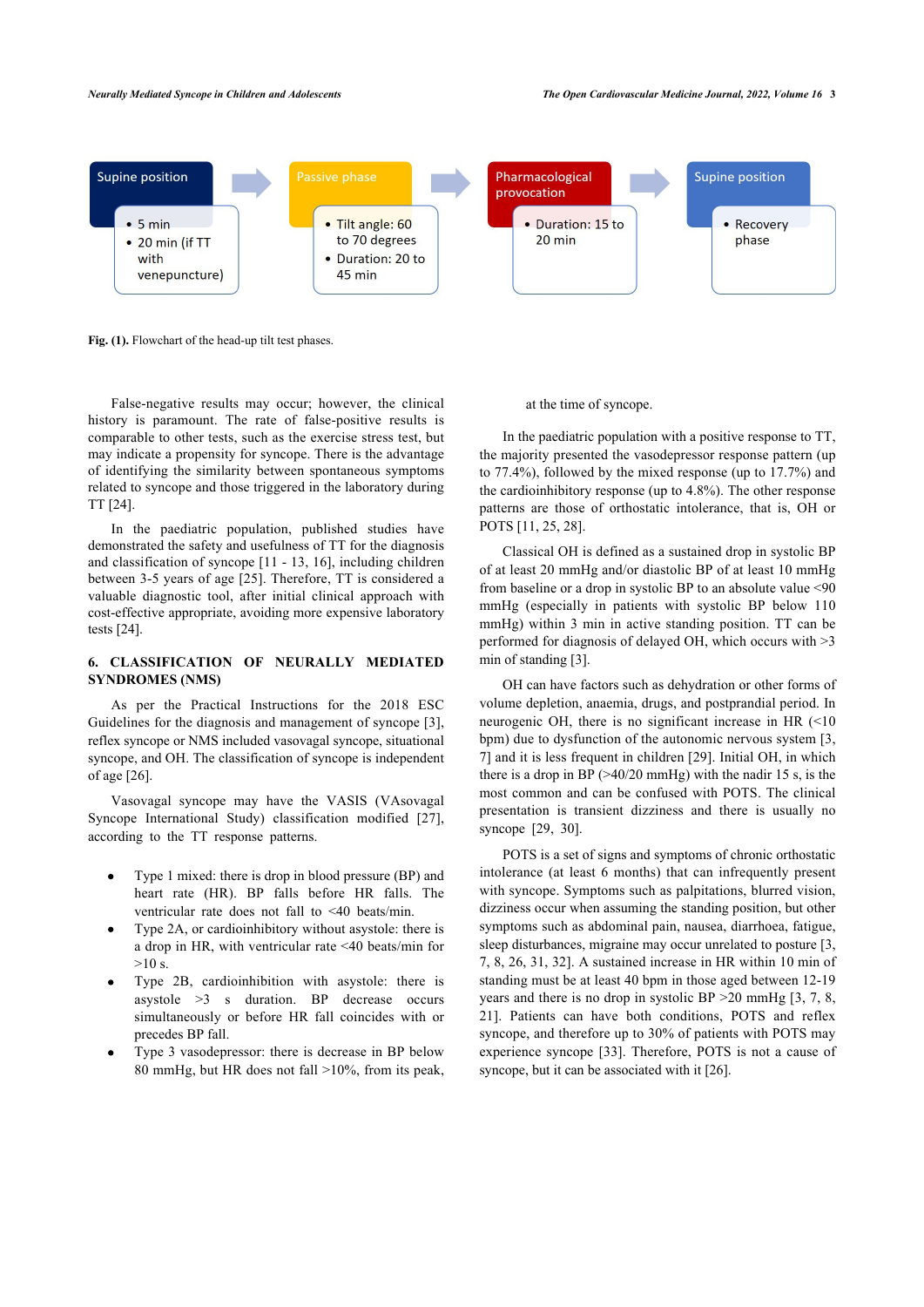

**Fig. (2).** Sequential phases of the pathophysiology of vasovagal syncope. BP: blood pressure; HR: heart rate.

# **7. PATHOPHYSIOLOGY**

Vasovagal syncope is a complex syndrome with individual variation, whose pathophysiology can also vary with age and is still not fully clarified. In the upright position, there are compensatory mechanisms of cerebral blood flow maintenance since 70% of the blood volume is below the level of the heart [[29\]](#page-6-16). According to the haemodynamic changes obtained by non-invasive monitoring, there are four sequential phases in vasovagal syncope (Fig. **[2](#page-2-1)**) [[34](#page-6-4) - [36](#page-6-6)]. In phase 1, there is 500 to 1000 mL blood in the vessels below the diaphragm, which occurs with an 8-10 s nadir. This is the initial stabilization phase during TT. There is a 10-20% drop in cardiac output, as there is a reduction in central blood volume and the increase in HR is not compensatory, although tachycardia is more pronounced in children and young adults. Concomitantly, there is an increase in systemic vascular resistance of 40% due to sustained vasoconstriction of skeletal muscle arterioles and splanchnic arterioles. There is a transient increase in intraabdominal pressure of an average magnitude of 43% in young people. Thus, mean BP is maintained by increasing diastolic BP. In phase 2, there is a drop in systolic and mean BP and a decrease in cerebral perfusion, with symptoms of presyncope. In young people, there is a loss of vasoconstrictor tone with vasodilation of the vessels of the upper limbs. At this phase, HR is higher in children and young adults by the action of the baroreflex, more exacerbated vagal tone, higher adrenaline levels and exaggerated nitric oxide activity. After an interval of 1-5 min, there is phase 3 in which there is a drop in BP. If the systolic BP reaches a value below 60 mmHg, syncope due to cerebral hypoperfusion occurs. There are differences in HR and cardiac output at this stage when comparing young people and older adults. The HR remains higher in young people, but the cardiac output is lower. The mechanism is uncertain, however the increase in adrenaline greater in young people may explain the vasodilator response of this substance *via* beta receptors [[34\]](#page-6-4). Hypotension will result in vasodepressor response. Nonetheless, bradycardia or asystole may occur in young people during phase 3 due to vagal stimulation through a non-

baroreflex pathway, that is, through the Bezold-Jarisch reflex, with a cardioinhibitory response. Phase 4 is the recovery phase, with increased venous return triggering the Frank-Starling mechanism and resulting increase in cardiac output and BP in the supine position.

The haemodynamic profile with low BP phenotype is described in vasovagal syncope. Young female patients, under 20 years of age, have lower systolic BP. This can be explained by the smaller body size and hormonal changes responsible for the accumulation of blood in the splanchnic territory, decreased plasma volume and vasodilation. However, these hormonal changes occur after puberty [[37\]](#page-6-7).

The participation of neurohormones in the pathophysiology of vasovagal syncope has not yet been determined, despite changes mainly in epinephrine, norepinephrine and arginine vasopressin with vasoactive actions during the phases of syncope in adults[[38\]](#page-6-8).

In the paediatric population, there is a report of an association of vitamin D deficiency with autonomic dysfunction (decreased parasympathetic action) and, therefore, with vasovagal syncope [\[39](#page-6-17)]. However, HR variability was not performed in the group of healthy children and adolescents for comparison with the group with syncope.

Regarding OH, its pathophysiology is explained by haemodynamic factors, if it is a non-neurogenic cause, such as drug-induced vasodilation or central hypovolaemia. Neurogenic OH is much less common in the paediatric population, but it can occur in conditions of primary or secondary dysautonomia, with inadequate release of norepinephrine from sympathetic neurons[[29\]](#page-6-16).

# **8. OTHER TESTS FOR NEURALLY REFLEX SYNDROMES**

In addition to the tests already mentioned, such as ECG, TT, video electroencephalogram monitoring, other additional tests can be performed. Blood tests are not recommended routine, since they have low diagnostic value [\[7](#page-5-6), [10](#page-5-9), [21](#page-6-8)].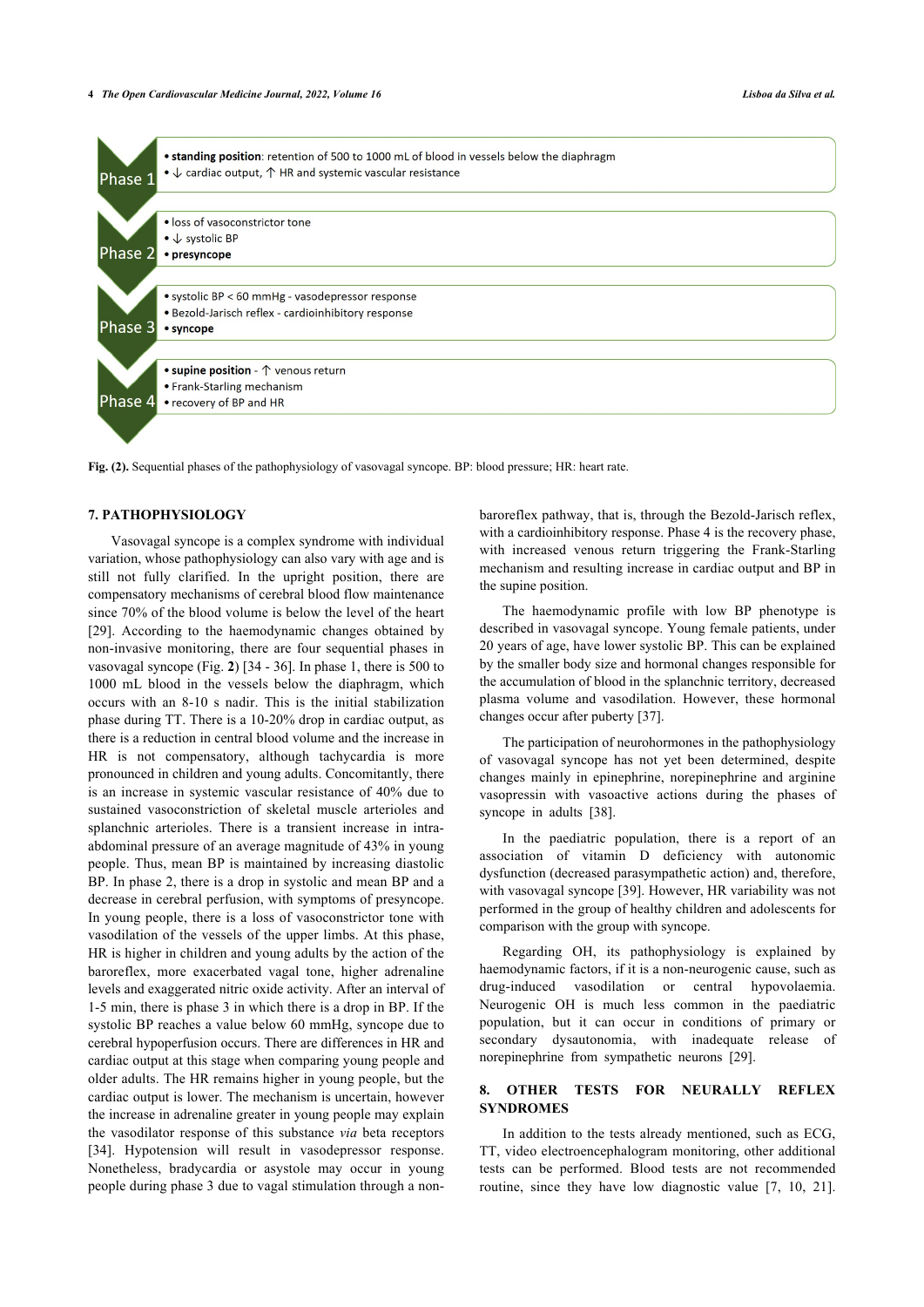Catecholamine measurement can help in cases of neurogenic OH.  $CO<sub>2</sub>$  expired records may show hypocapnia preceding reflex syncope or hyperventilation in the POTS[[21\]](#page-6-8). Autonomic function tests can be used, since there is the involvement of the autonomic nervous system in the pathophysiology of NMS[[3](#page-5-2)]. In cardiac syncope, imaging tests, such as echocardiography or others, cardiac monitoring (Holter, transtelephonic, loop, mobile telemetry), and electrophysiological study have their indications [\[3,](#page-5-2) [7,](#page-5-6) [10](#page-5-9)].

# **9. PROGNOSIS, INITIAL APPROACH AND TREATMENT OPTIONS**

A study by Soteriades *et al*. including 727 participants from the original Framingham Heart Study and from the Framingham Offspring Study with a mean follow-up of 17 years, demonstrated that the prognosis of vasovagal syncope is benign, with no increase in mortality [\[40\]](#page-6-9). However, this study included participants over 20 years of age. Regardless of favourable prognosis, syncope can result in poor quality of life in the paediatric population, with scores similar to the quality of life of those with structural heart disease, advanced endstage renal disease and asthma [[41\]](#page-6-18).

Despite the limited literature on evidence of nonpharmacological and pharmacological management of NMS in the paediatric population, the initial guidelines are class I recommendations. These initial guidelines to prevent recurrence of vasovagal syncope include clarification of its reflex mechanism, identification of precipitating factors, water (2 L/day) and salt intake and physical counterpressure manoeuvres [\[3,](#page-5-2) [7,](#page-5-6) [8,](#page-5-7) [10](#page-5-9), [20\]](#page-6-7). The physical counterpressure manoeuvres should be performed during the onset of prodromes in order to avoid syncope. Examples of these manoeuvres are the movements of sitting, lying down, squatting, crossing legs, grasping hands and tensing them, pressing buttocks against each other, raising the lower limbs. Another isometric exercise such as squeezing an object of 6 cm in diameter in the dominant hand, may also be oriented as the child's age. Since these manoeuvres depend on the duration of the prodromes, they are class IIa of recommendation, according to some guidelines[[7](#page-5-6), [8](#page-5-7)], and are considered the first-line approach in patients with prodromal symptoms [[42\]](#page-6-19).

A recent meta-analysis of 5 randomized controlled trials in the paediatric population (average age from 11-13 years) with 233 in the intervention group and 175 in the control group demonstrated the efficacy of water and salt intake in preventing vasovagal syncope[[43](#page-6-20)]. The dose per day of supplemental water was 500 ml and that of salt was 5.125 or 14.75 g. However, between a third to a half of the children had unsatisfactory results.

Orthostatic training can be effective in motivated young people [\[44](#page-6-21)] and the lower acceleration index can be a predictor of its effectiveness in children [\[45](#page-6-22)].

<span id="page-4-0"></span>Pharmacological treatment with fludrocortisone and midodrine is Class IIb recommendations if there is failure of the initial steps [\[8\]](#page-5-7). In the multicentre randomized, placebocontrolled, double-blind, POST 2 (Prevention of Syncope Trial

2) study, there was a reduction in syncope recurrence after two weeks of fludrocortisone dose stabilization [\[46](#page-6-23)]. This efficacy in reducing the recurrence of syncope episodes was also observed in a retrospective observational study with 67 young people aged between 10 and 20 years, which compared the group of 28 patients using 0.1 mg once a day of fludrocortisone with the non-medication group [\[47](#page-6-15)].

Midodrine has been recommended for the paediatric population [\[20\]](#page-6-7). This alpha-agonist vasopressor was safe and effective for reducing the recurrence of vasovagal syncope in children at a dose of 2.5 mg twice a day [[48](#page-6-16)], included in a randomized study with 26 patients [\[49](#page-7-0)].

There is a prospective, multicentre, randomized study (Prevention of Syncope Trial 5) in progress to verify whether beta-blocker therapy, such as metoprolol, would be effective in vasovagal syncope in patients over 40 years according to the results of a meta-analysis and an observational study [[8](#page-5-7)]. In the paediatric population, there are studies with a small sample that verified the predictors of response to metoprolol, such as left ventricular ejection fraction and baroreflex sensitivity in the TT [[50](#page-7-1), [51\]](#page-7-2). Therefore, there is still no evidence from randomized, placebo-controlled trials for the use of beta-blockers in children and adolescents with recurrent vasovagal syncope.

Other pharmacological treatment options are emerging, but in young and adult subjects with vasovagal syncope. Reboxetine, sibutramine and atomoxetine, which act as inhibitors of the norepinephrine transporter and therefore prevent hypotension, may be promising drugs for the treatment of vasovagal syncope [[52\]](#page-7-3).

Syncope guidelines in the paediatric population also include pacemaker therapy and cardioneuroablation[[20\]](#page-6-7). A study of 11 children with cardioinhibitory syncope refractory to conventional treatment, with a median age of 2.7 years, demonstrated abolition of syncope in 10 children with ventricle pacing and sensing (VVI mode) with hysteresis [[53\]](#page-7-4). However, regarding the pacemaker, there is evidence of a reduction in the risk of reflex syncope due to asystole in patients aged at least 40 years, especially with closed loop system dual chamber pacing [\[54](#page-7-5)]. According to the Expert Consensus Statement on the indications of cardiovascular implantable electronic devices in paediatric patients[[55](#page-7-6)], the indication for pacemaker implantation can be considered if there is an association between significant bradycardia or asystole and clinical syncope on more than one occasion in children or adolescents refractory to other conservative treatment options. This approach can improve the quality of life in selected paediatric patients.

Ablation of the right anterior ganglionated plexus as a primary target for cardioneuroablation has been performed to attenuate vagal activity in adult patients with vasovagal syncope[[56](#page-7-7) - [58](#page-7-8)]. Although, there are no data on this procedure in relation to the paediatric population. This procedure should be considered experimental even in adults over 40 years of age, since the studies included a small sample, there were complications, mainly of vascular access, and a mortality rate of 0.2% was reported [\[59](#page-7-9)].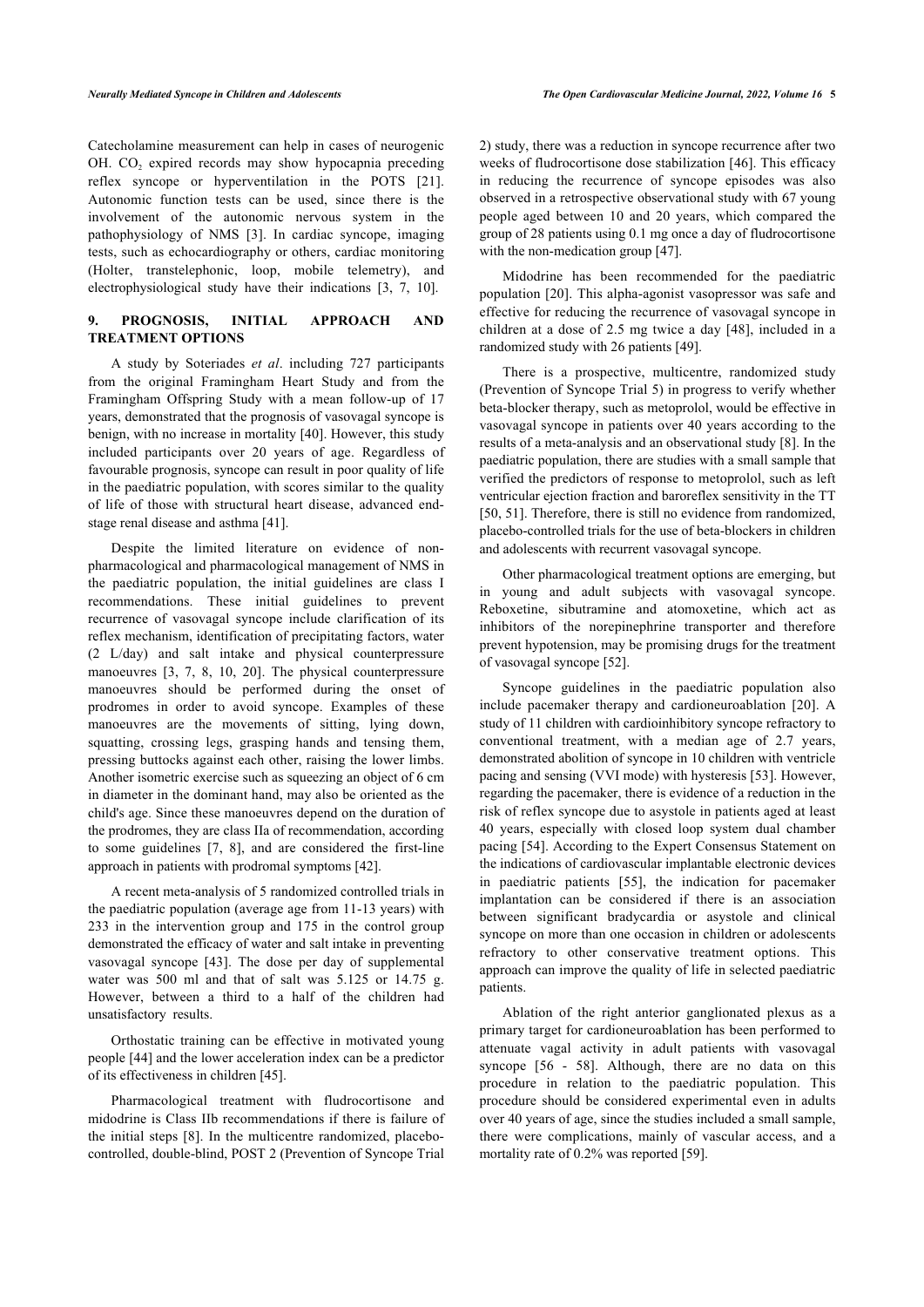| Initial approach - educational measures                           | - clarification of its reflex mechanism<br>- identification of precipitating factors                                |
|-------------------------------------------------------------------|---------------------------------------------------------------------------------------------------------------------|
| Dietary measures and exercises                                    | - water and salt intake<br>- physical counterpressure maneuvers, if symptoms of prodromes<br>- Orthostatic training |
| Pharmacological treatment                                         | - fludrocortisone at a dose of 0.1 mg per day<br>- midodrine at a dose of 2.5 mg twice a day                        |
| Options still lacking robust evidence in the pediatric population | - metoprolol<br>- norepinephrine transporter inhibitors<br>- pacemaker therapy<br>- cardioneuroablation             |

**Table 2. Main recommendations and pharmacological treatment options for vasovagal syncope in the pediatric population.**

The main recommendations and pharmacological treatment options are listed in Table **[2](#page-4-0)**.

For patients with OH syncope, fluid and salt intakes are recommended and, in the case of neurogenic OH, midodrine can be used. Measures such as discontinuation of vasodilators, raising the headboard above 10 and approach to dysautonomia should be taken if they are involved with OH [\[3,](#page-5-2) [10](#page-5-9)].

#### <span id="page-5-0"></span>**CONCLUSION**

<span id="page-5-4"></span><span id="page-5-3"></span><span id="page-5-2"></span><span id="page-5-1"></span>Vasovagal syncope is the most frequent cause of NMS and its diagnosis can be made through clinical history and physical examination in up to 60% of cases. Modified Calgary score allows differentiation vasovagal syncope from other causes of syncope in the paediatric population. TT is considered a valuable diagnostic tool, after an initial clinical approach with adequate cost-benefit, and allows the modified VASIS classification. Although not fully elucidated, its pathophysiology included haemodynamic changes in four sequential phases and there may be neurohormonal participation. The initial guidelines to prevent its recurrence are educational measures and water and salt intake. Physical counterpressure manoeuvres are recommended in the prodrome period, which is frequent in young people. Fludrocortisone and midodrine can be used if initial guidelines fail. There is still no robust evidence in the paediatric population for pacemaker therapy and cardioneuroablation.

#### <span id="page-5-6"></span><span id="page-5-5"></span>**LIST OF ABBREVIATIONS**

<span id="page-5-8"></span><span id="page-5-7"></span>

| BP           | $=$ | <b>Blood Pressure</b>                        |
|--------------|-----|----------------------------------------------|
| <b>ECG</b>   |     | $=$ Electrocardiogram                        |
| HR           |     | $=$ Heart Rate                               |
| <b>NMS</b>   |     | = Neurally Mediated Syncope                  |
| OН           |     | $=$ Orthostatic Hypotension                  |
| <b>POTS</b>  |     | = Postural Orthostatic Tachycardia Syndrome. |
| TТ           |     | $=$ Head-up tilt test                        |
| <b>VASIS</b> |     | = VAsovagal Syncope International Study      |

### <span id="page-5-10"></span><span id="page-5-9"></span>**CONSENT FOR PUBLICATION**

Not applicable.

#### <span id="page-5-11"></span>**FUNDING**

None.

### **CONFLICT OF INTEREST**

The authors confirm that they have no conflicts of interest.

# **ACKNOWLEDGEMENTS**

Declared none.

#### **REFERENCES**

- [1] Grubb BP. Neurocardiogenic syncope and related disorders of orthostatic intolerance. Circulation 2005; 111(22): 2997-3006. [\[http://dx.doi.org/10.1161/CIRCULATIONAHA.104.482018\]](http://dx.doi.org/10.1161/CIRCULATIONAHA.104.482018) [PMID: [15939833\]](http://www.ncbi.nlm.nih.gov/pubmed/15939833)<br>Collins Online
- [2] Collins Online English Dictionary. Available from: <https://www.collinsdictionary.com/dictionary/english/syncope>
- [3] Brignole M, Moya A, de Lange FJ, *et al.* Practical Instructions for the 2018 ESC Guidelines for the diagnosis and management of syncope. Eur Heart J 2018; 39(21): e43-80. [\[http://dx.doi.org/10.1093/eurheartj/ehy071\]](http://dx.doi.org/10.1093/eurheartj/ehy071) [PMID: [29562291](http://www.ncbi.nlm.nih.gov/pubmed/29562291)]
- [4] Cohen G. Syncope and dizziness.Kliegman RM, Lye PS, Bordini BJ, Toth H, Basel D. Nelson Pediatric Symptom-Based Diagnosis.
- Elsevier. 2018; pp. 83-103. [5] Anderson JB, Czosek RJ, Cnota J, Meganathan K, Knilans TK, Heaton PC. Pediatric syncope: National hospital ambulatory medical care survey results. J Emerg Med 2012; 43(4): 575-83. [\[http://dx.doi.org/10.1016/j.jemermed.2012.01.020\]](http://dx.doi.org/10.1016/j.jemermed.2012.01.020) [PMID: [22406025\]](http://www.ncbi.nlm.nih.gov/pubmed/22406025)
- [6] Zavala R, Metais B, Tuckfield L, DelVecchio M, Aronoff S. Pediatric syncope: A systematic review. Pediatr Emerg Care 2020; 36(9): 442-5. [\[http://dx.doi.org/10.1097/PEC.0000000000002149\]](http://dx.doi.org/10.1097/PEC.0000000000002149) [PMID: [32530839\]](http://www.ncbi.nlm.nih.gov/pubmed/32530839)
- [7] Shen WK, Sheldon RS, Benditt DG, *et al.* 2017 ACC/AHA/HRS guideline for the evaluation and management of patients with syncope: A report of the american college of cardiology/american heart association task force on clinical practice guidelines and the heart rhythm society. Circulation 2017; 136(5): e60-e122. [\[http://dx.doi.org/10.1161/CIR.0000000000000499\]](http://dx.doi.org/10.1161/CIR.0000000000000499) [PMID: [28280231\]](http://www.ncbi.nlm.nih.gov/pubmed/28280231)
- [8] Sheldon RS, Grubb BP II, Olshansky B, *et al.* 2015 heart rhythm society expert consensus statement on the diagnosis and treatment of postural tachycardia syndrome, inappropriate sinus tachycardia, and vasovagal syncope. Heart Rhythm 2015; 12(6): e41-63. [\[http://dx.doi.org/10.1016/j.hrthm.2015.03.029\]](http://dx.doi.org/10.1016/j.hrthm.2015.03.029) [PMID: [25980576](http://www.ncbi.nlm.nih.gov/pubmed/25980576)]
- [9] Wang Y, Du J, Jin H, Liao Y. Comorbidity of neurally mediated syncope and allergic disease in children. Front Immunol 2020; 11: 1865.
- [\[http://dx.doi.org/10.3389/fimmu.2020.01865](http://dx.doi.org/10.3389/fimmu.2020.01865)] [PMID: [32983103\]](http://www.ncbi.nlm.nih.gov/pubmed/32983103) [10] Kanjwal K, Calkins H. Syncope in children and adolescents. Cardiol Clin 2015; 33(3): 397-409.
- [\[http://dx.doi.org/10.1016/j.ccl.2015.04.008](http://dx.doi.org/10.1016/j.ccl.2015.04.008)] [PMID: [26115826\]](http://www.ncbi.nlm.nih.gov/pubmed/26115826) [11] Choi YJ, Han MY, Lee EH. Children with transient loss of consciousness: Clinical characteristics and the effectiveness of diagnostic tests. Pediatr Neonatol 2020; 61(6): 584-91. [\[http://dx.doi.org/10.1016/j.pedneo.2020.06.006](http://dx.doi.org/10.1016/j.pedneo.2020.06.006)] [PMID: [32680815\]](http://www.ncbi.nlm.nih.gov/pubmed/32680815)
- [12] Gourishankar A, Belton MD, Hashmi SS, Butler IJ, Lankford JE, Numan MT. Demographic and clinical features of pediatric patients with orthostatic intolerance and an abnormal head-up tilt table test; A retrospective descriptive study. Pediatr Neonatol 2020; 61(1): 68-74. [\[http://dx.doi.org/10.1016/j.pedneo.2019.06.012](http://dx.doi.org/10.1016/j.pedneo.2019.06.012)] [PMID: [31387844\]](http://www.ncbi.nlm.nih.gov/pubmed/31387844)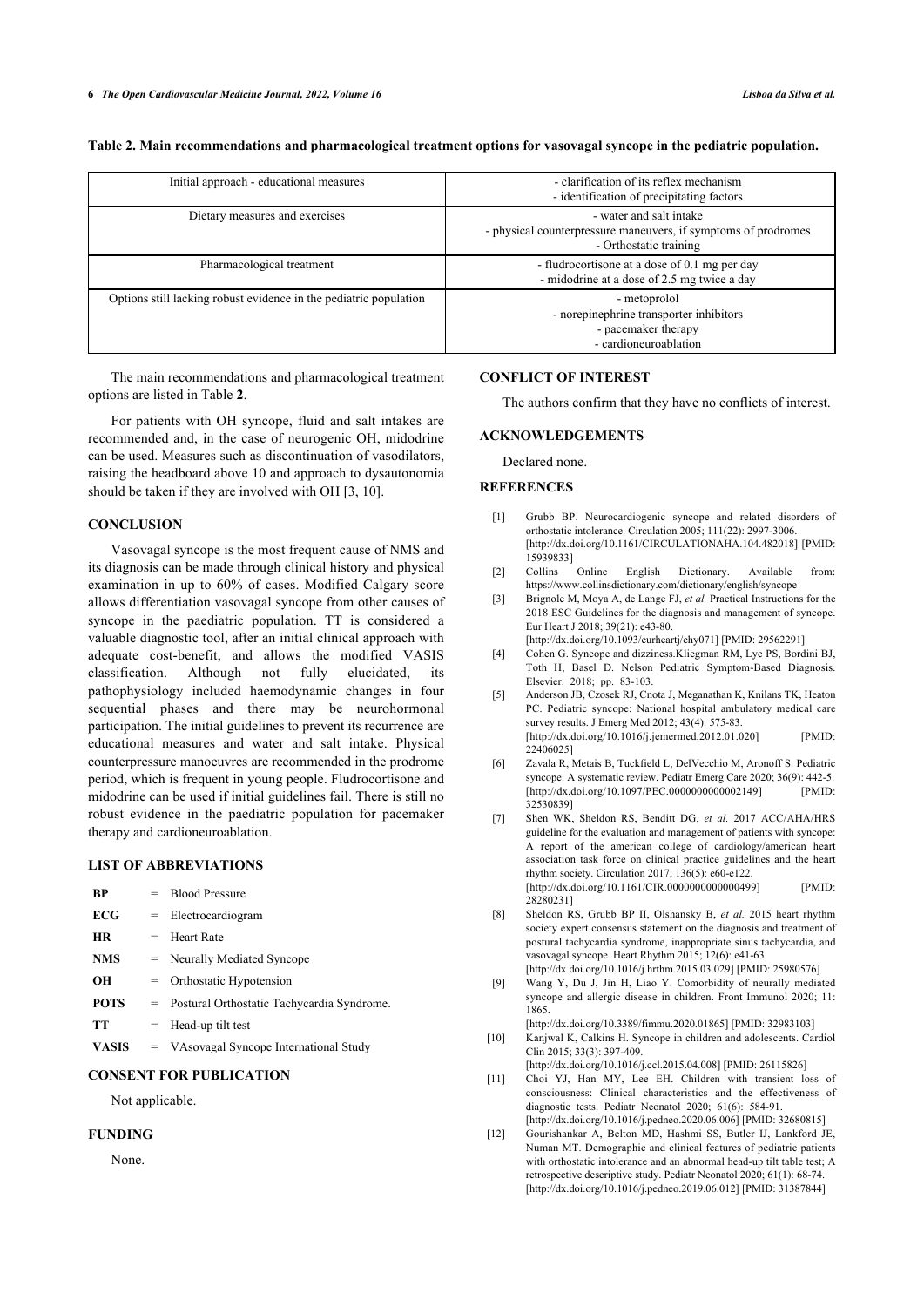- <span id="page-6-0"></span>[13] Pilcher TA, Saarel EV. A teenage fainter (dizziness, syncope, postural orthostatic tachycardia syndrome). Pediatr Clin North Am 2014; 61(1): 29-43.
- <span id="page-6-3"></span>[\[http://dx.doi.org/10.1016/j.pcl.2013.09.009](http://dx.doi.org/10.1016/j.pcl.2013.09.009)] [PMID: [24267456\]](http://www.ncbi.nlm.nih.gov/pubmed/24267456) [14] Gupta A, Menoch M, Levasseur K, Gonzalez IE. Screening Pediatric Patients in New-Onset Syncope (SPINS) study. Clin Pediatr (Phila) 2020; 59(2): 127-33.
	- [\[http://dx.doi.org/10.1177/0009922819885660](http://dx.doi.org/10.1177/0009922819885660)] [PMID: [31709814\]](http://www.ncbi.nlm.nih.gov/pubmed/31709814)
- <span id="page-6-1"></span>[15] Landwehr K, Meyer S, Flotats-Bastardas M, Poryo M. Synkopenabklärung bei kindern und jugendlichen – handeln wir gemäß der aktuellen Leitlinie? Wien Med Wochenschr 2021; 171(7-8): 157-64.
- <span id="page-6-2"></span>[\[http://dx.doi.org/10.1007/s10354-020-00798-3\]](http://dx.doi.org/10.1007/s10354-020-00798-3) [PMID: [33439378](http://www.ncbi.nlm.nih.gov/pubmed/33439378)] [16] Tanrıverdi Yılmaz S, Binnetoğlu K, Babaoğlu K, Altun G. Predictors of vasovagal syncope recurrence in children and adolescents and value of head-up tilt table test. Anadolu Kardiyol Derg 2013; 13(7): 688-94. [\[http://dx.doi.org/10.5152/akd.2013.194](http://dx.doi.org/10.5152/akd.2013.194)] [PMID: [23996804\]](http://www.ncbi.nlm.nih.gov/pubmed/23996804)
- <span id="page-6-4"></span>[17] Zhang Q, Zhu L, Wang C, *et al.* Value of history taking in children and adolescents with cardiac syncope. Cardiol Young 2013; 23(1): 54-60.
- <span id="page-6-5"></span>[\[http://dx.doi.org/10.1017/S1047951112000303](http://dx.doi.org/10.1017/S1047951112000303)] [PMID: [22417947\]](http://www.ncbi.nlm.nih.gov/pubmed/22417947) [18] Courtheix M, Jalal Z, Bordachar P, *et al.* Syncope unit in the paediatric population: A single-centre experience. Arch Cardiovasc Dis 2016;
- $109(3)$ : 199-206. [\[http://dx.doi.org/10.1016/j.acvd.2015.11.009\]](http://dx.doi.org/10.1016/j.acvd.2015.11.009) [PMID: [26782626](http://www.ncbi.nlm.nih.gov/pubmed/26782626)]
- <span id="page-6-6"></span>[19] Drago F, Calvieri C, Placidi S, *et al.* Use of a pediatric syncope unit improves diagnosis and lowers costs: A hospital-based experience. J Pediatr 2018; 201: 184-189.e2.
- <span id="page-6-7"></span>[\[http://dx.doi.org/10.1016/j.jpeds.2018.05.032](http://dx.doi.org/10.1016/j.jpeds.2018.05.032)] [PMID: [29961647](http://www.ncbi.nlm.nih.gov/pubmed/29961647)] [20] Sanatani S, Chau V, Fournier A, Dixon A, Blondin R, Sheldon RS. Canadian cardiovascular society and canadian pediatric cardiology association position statement on the approach to syncope in the pediatric patient. Can J Cardiol 2017; 33(2): 189-98. [\[http://dx.doi.org/10.1016/j.cjca.2016.09.006\]](http://dx.doi.org/10.1016/j.cjca.2016.09.006) [PMID: [27838109](http://www.ncbi.nlm.nih.gov/pubmed/27838109)]
- <span id="page-6-8"></span>[21] Thijs RD, Brignole M, Falup-Pecurariu C, *et al.* Recommendations for tilt table testing and other provocative cardiovascular autonomic tests in conditions that may cause transient loss of consciousness Consensus statement of the European Federation of Autonomic Societies (EFAS) endorsed by the American Autonomic Society (AAS) and the European Academy of Neurology (EAN). Clin Auton Res 2021; 31(3): 369-84.
	- [\[http://dx.doi.org/10.1007/s10286-020-00738-6\]](http://dx.doi.org/10.1007/s10286-020-00738-6) [PMID: [33740206](http://www.ncbi.nlm.nih.gov/pubmed/33740206)]
- <span id="page-6-17"></span><span id="page-6-9"></span>[22] Vlahos AP, Tzoufi M, Katsouras CS, *et al.* Provocation of neurocardiogenic syncope during head-up tilt testing in children: Comparison between isoproterenol and nitroglycerin. Pediatrics 2007; 119(2): e419-25. [\[http://dx.doi.org/10.1542/peds.2006-1862](http://dx.doi.org/10.1542/peds.2006-1862)] [PMID: [17224456\]](http://www.ncbi.nlm.nih.gov/pubmed/17224456)
- <span id="page-6-18"></span><span id="page-6-10"></span>[23] Swissa M, Epstein M, Paz O, Shimoni S, Caspi A. Head-up tilt table testing in syncope: Safety and efficiency of isosorbide *versus* isoproterenol in pediatric population. Am Heart J 2008; 156(3): 477-82.
- <span id="page-6-19"></span><span id="page-6-11"></span>[\[http://dx.doi.org/10.1016/j.ahj.2008.05.010](http://dx.doi.org/10.1016/j.ahj.2008.05.010)] [PMID: [18760129\]](http://www.ncbi.nlm.nih.gov/pubmed/18760129) [24] Sutton R, Fedorowski A, Olshansky B, *et al.* Tilt testing remains a valuable asset. Eur Heart J 2021; 42(17): 1654-60.
- <span id="page-6-20"></span><span id="page-6-12"></span>[\[http://dx.doi.org/10.1093/eurheartj/ehab084\]](http://dx.doi.org/10.1093/eurheartj/ehab084) [PMID: [33624801](http://www.ncbi.nlm.nih.gov/pubmed/33624801)] [25] Zou R, Wang S, Li F, *et al.* The application of head-up tilt test to diagnose hemodynamic type of orthostatic intolerance in children aged between 3 and 5 years. Front Pediatr 2021; 9: 623880. [\[http://dx.doi.org/10.3389/fped.2021.623880](http://dx.doi.org/10.3389/fped.2021.623880)] [PMID: [33748043\]](http://www.ncbi.nlm.nih.gov/pubmed/33748043)
- <span id="page-6-21"></span><span id="page-6-13"></span>[26] van Dijk JG, Benditt DG, Fanciulli A, *et al.* Toward a common definition of syncope in children and adults. Pediatr Emerg Care 2021; 37(1): e66-7.
	- [\[http://dx.doi.org/10.1097/PEC.0000000000002309](http://dx.doi.org/10.1097/PEC.0000000000002309)] [PMID: [33273429\]](http://www.ncbi.nlm.nih.gov/pubmed/33273429)
- <span id="page-6-23"></span><span id="page-6-22"></span><span id="page-6-14"></span>[27] Brignole M, Menozzi C, Del Rosso A, *et al.* New classification of haemodynamics of vasovagal syncope: Beyond the VASIS classification. Analysis of the pre-syncopal phase of the tilt test without and with nitroglycerin challenge. Vasovagal syncope international study. Europace 2000; 2(1): 66-76. [\[http://dx.doi.org/10.1053/eupc.1999.0064\]](http://dx.doi.org/10.1053/eupc.1999.0064) [PMID: [11225598](http://www.ncbi.nlm.nih.gov/pubmed/11225598)]
- <span id="page-6-15"></span>[28] Zou R, Wang S, Li F, Lin P, Zhang J, Wang Y, *et al.* Clinical characteristics and hemodynamic responses to head-up tilt test in children and adolescents with unexplained sighing. Neurol Sci 2021. [\[http://dx.doi.org/10.1007/s10072-020-04956-8\]](http://dx.doi.org/10.1007/s10072-020-04956-8)
- <span id="page-6-16"></span>[29] Stewart JM, Boris JR, Chelimsky G, *et al.* Pediatric disorders of orthostatic intolerance. Pediatrics 2018; 141(1): e20171673. [\[http://dx.doi.org/10.1542/peds.2017-1673](http://dx.doi.org/10.1542/peds.2017-1673)] [PMID: [29222399\]](http://www.ncbi.nlm.nih.gov/pubmed/29222399)
- [30] Stewart JM, Javaid S, Fialkoff T, *et al.* Initial orthostatic hypotension causes (Transient) postural tachycardia. J Am Coll Cardiol 2019; 74(9): 1271-3.
- [\[http://dx.doi.org/10.1016/j.jacc.2019.06.054](http://dx.doi.org/10.1016/j.jacc.2019.06.054)] [PMID: [31466625\]](http://www.ncbi.nlm.nih.gov/pubmed/31466625)
- [31] Chen G, Du J, Jin H, Huang Y. Postural tachycardia syndrome in children and adolescents: Pathophysiology and clinical management. Front Pediatr 2020; 8: 474.
- [\[http://dx.doi.org/10.3389/fped.2020.00474\]](http://dx.doi.org/10.3389/fped.2020.00474) [PMID: [32974246\]](http://www.ncbi.nlm.nih.gov/pubmed/32974246) [32] Raj SR, Guzman JC, Harvey P, *et al.* Canadian cardiovascular society position statement on Postural Orthostatic Tachycardia Syndrome (POTS) and related disorders of chronic orthostatic intolerance. Can J Cardiol 2020; 36(3): 357-72.
- [\[http://dx.doi.org/10.1016/j.cjca.2019.12.024](http://dx.doi.org/10.1016/j.cjca.2019.12.024)] [PMID: [32145864\]](http://www.ncbi.nlm.nih.gov/pubmed/32145864)
- [33] Bryarly M, Phillips LT, Fu Q, Vernino S, Levine BD. Postural orthostatic tachycardia syndrome: JACC focus seminar. J Am Coll Cardiol 2019; 73(10): 1207-28. [\[http://dx.doi.org/10.1016/j.jacc.2018.11.059](http://dx.doi.org/10.1016/j.jacc.2018.11.059)] [PMID: [30871704\]](http://www.ncbi.nlm.nih.gov/pubmed/30871704)
- [34] Jardine DL, Wieling W, Brignole M, Lenders JWM, Sutton R, Stewart J. The pathophysiology of the vasovagal response. Heart Rhythm 2018; 15(6): 921-9.
	- [\[http://dx.doi.org/10.1016/j.hrthm.2017.12.013\]](http://dx.doi.org/10.1016/j.hrthm.2017.12.013) [PMID: [29246828](http://www.ncbi.nlm.nih.gov/pubmed/29246828)]
- [35] Liao Y, Du J. Pathophysiology and individualized management of vasovagal syncope and postural tachycardia syndrome in children and adolescents: An update. Neurosci Bull 2020; 36(6): 667-81. [\[http://dx.doi.org/10.1007/s12264-020-00497-4](http://dx.doi.org/10.1007/s12264-020-00497-4)] [PMID: [32367250\]](http://www.ncbi.nlm.nih.gov/pubmed/32367250)
- [36] Harms MPM, Finucane C, Pérez-Denia L, et al. Systemic and cerebral circulatory adjustment within the first 60 s after active standing: An integrative physiological view. Auton Neurosci 2021; 231: 102756. [\[http://dx.doi.org/10.1016/j.autneu.2020.102756](http://dx.doi.org/10.1016/j.autneu.2020.102756)] [PMID: [33385733\]](http://www.ncbi.nlm.nih.gov/pubmed/33385733)
- [37] Brignole M, Rivasi G, Sutton R, *et al.* Low-blood pressure phenotype underpins the tendency to reflex syncope. J Hypertens 2021; 39(7): 1319-25. [\[http://dx.doi.org/10.1097/HJH.0000000000002800\]](http://dx.doi.org/10.1097/HJH.0000000000002800) [PMID: [33560050\]](http://www.ncbi.nlm.nih.gov/pubmed/33560050)
- [38] Benditt DG, van Dijk JG, Krishnappa D, Adkisson WO, Sakaguchi S. Neurohormones in the pathophysiology of vasovagal syncope in adults. Front Cardiovasc Med 2020; 7: 76. [\[http://dx.doi.org/10.3389/fcvm.2020.00076\]](http://dx.doi.org/10.3389/fcvm.2020.00076) [PMID: [32478097](http://www.ncbi.nlm.nih.gov/pubmed/32478097)]
- [39] Zhang Q, Sun Y, Zhang C, Qi J, Du J, Vitamin D. Vitamin D deficiency and vasovagal syncope in children and adolescents. Front Pediatr 2021; 9: 575923.
- [\[http://dx.doi.org/10.3389/fped.2021.575923](http://dx.doi.org/10.3389/fped.2021.575923)] [PMID: [33732666](http://www.ncbi.nlm.nih.gov/pubmed/33732666)] [40] Soteriades ES, Evans JC, Larson MG, *et al.* Incidence and prognosis of syncope. N Engl J Med 2002; 347(12): 878-85.
- [\[http://dx.doi.org/10.1056/NEJMoa012407](http://dx.doi.org/10.1056/NEJMoa012407)] [PMID: [12239256\]](http://www.ncbi.nlm.nih.gov/pubmed/12239256) [41] Anderson JB, Czosek RJ, Knilans TK, Marino BS. The effect of paediatric syncope on health-related quality of life. Cardiol Young 2012; 22(5): 583-8.
- [\[http://dx.doi.org/10.1017/S1047951112000133](http://dx.doi.org/10.1017/S1047951112000133)] [PMID: [22348920\]](http://www.ncbi.nlm.nih.gov/pubmed/22348920) [42] van Dijk N, Quartieri F, Blanc JJ, *et al.* Effectiveness of physical counterpressure maneuvers in preventing vasovagal syncope: The Physical Counterpressure Manoeuvres Trial (PC-Trial). J Am Coll Cardiol 2006; 48(8): 1652-7.

[\[http://dx.doi.org/10.1016/j.jacc.2006.06.059](http://dx.doi.org/10.1016/j.jacc.2006.06.059)] [PMID: [17045903\]](http://www.ncbi.nlm.nih.gov/pubmed/17045903)

- [43] Wang Y, Wang Y, Li X, et al. Efficacy of increased salt and water intake on pediatric vasovagal syncope: A meta-analysis based on global published data. Front Pediatr 2021; 9: 663016. [\[http://dx.doi.org/10.3389/fped.2021.663016](http://dx.doi.org/10.3389/fped.2021.663016)] [PMID: [34055695](http://www.ncbi.nlm.nih.gov/pubmed/34055695)]
- [44] Romano S, Branz L, Fondrieschi L, Minuz P, Does A. Does a therapy for reflex vasovagal syncope really exist? High Blood Press Cardiovasc Prev 2019; 26(4): 273-81. [\[http://dx.doi.org/10.1007/s40292-019-00327-3](http://dx.doi.org/10.1007/s40292-019-00327-3)] [PMID: [31297720\]](http://www.ncbi.nlm.nih.gov/pubmed/31297720)
- [45] Tao C, Li X, Tang C, Jin H, Du J. Acceleration index predicts efficacy of orthostatic training on vasovagal syncope in children. J Pediatr 2019; 207: 54-8.
- [\[http://dx.doi.org/10.1016/j.jpeds.2018.10.063\]](http://dx.doi.org/10.1016/j.jpeds.2018.10.063) [PMID: [30528576](http://www.ncbi.nlm.nih.gov/pubmed/30528576)] [46] Sheldon R, Raj SR, Rose MS, *et al.* Fludrocortisone for the prevention of vasovagal syncope: A randomized, placebo-controlled trial. J Am Coll Cardiol 2016; 68(1): 1-9.
- [\[http://dx.doi.org/10.1016/j.jacc.2016.04.030](http://dx.doi.org/10.1016/j.jacc.2016.04.030)] [PMID: [27364043\]](http://www.ncbi.nlm.nih.gov/pubmed/27364043) [47] Yi S, Kong YH, Kim SJ. Fludrocortisone in pediatric vasovagal syncope: A retrospective, single-center observational study. J Clin Neurol 2021; 17(1): 46-51.
- [\[http://dx.doi.org/10.3988/jcn.2021.17.1.46\]](http://dx.doi.org/10.3988/jcn.2021.17.1.46) [PMID: [33480198](http://www.ncbi.nlm.nih.gov/pubmed/33480198)] [48] Bagrul D, Ece I, Yılmaz A, Atik F, Kavurt AV. Midodrine treatment in children with recurrent vasovagal syncope. Cardiol Young 2021; 31(5): 817-21.